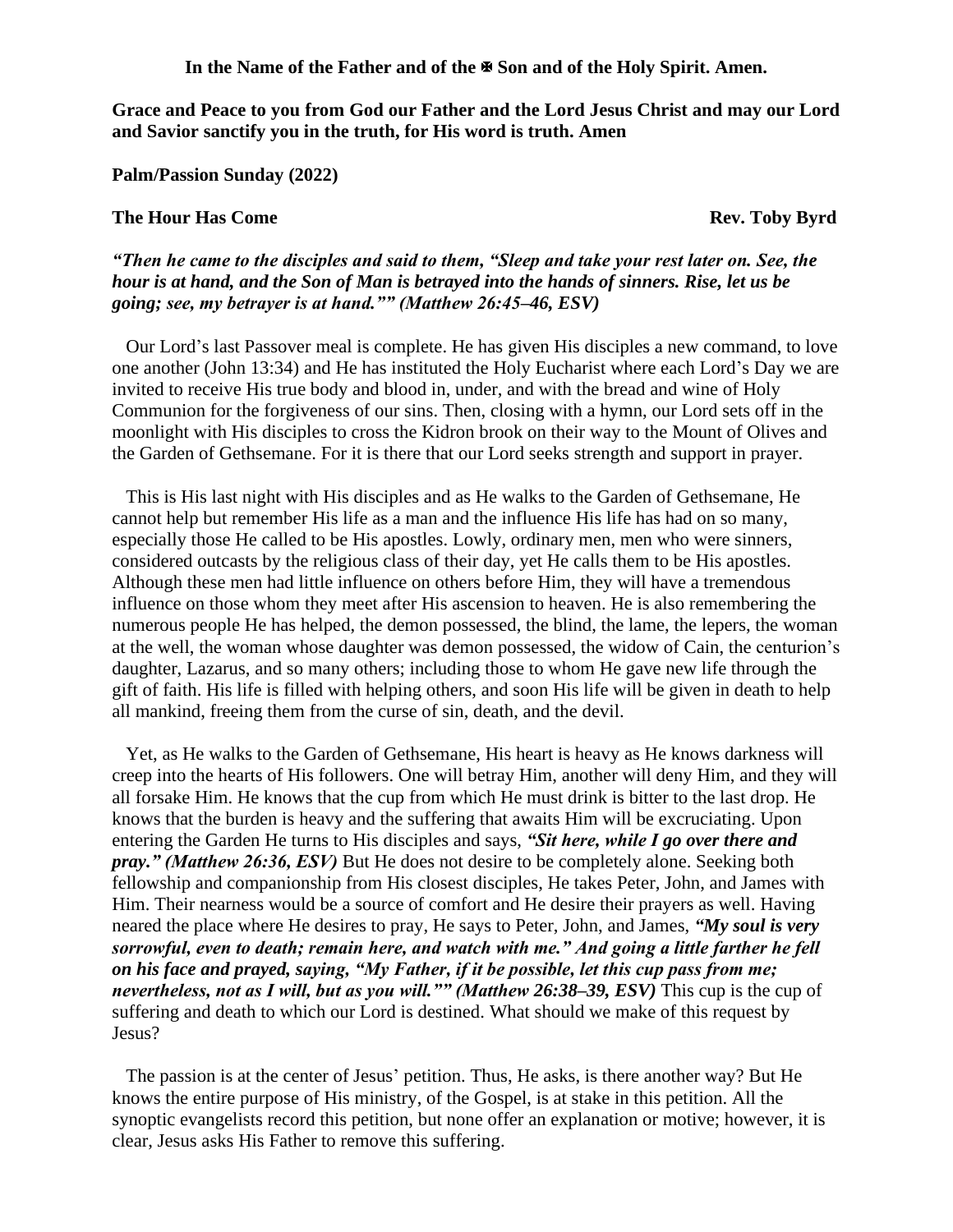There is little doubt that Jesus has unswervingly followed His Father's will throughout His earthly life. Not only did He withstand the temptations of Satan, but He predicted the woe that is coming on Him this very night and yet did not run away. So for us to think that *"if it be possible"* expresses a real possibility, then we must cast such thoughts aside. To be sure, *"if it be possible*" does express a real desire, a profound wanting on the part of Jesus. He is asking, is there another way? But even while asking He knows what the Father's *"will"* is. Here is exposed the two natures in the one person of Christ. Here we see proof of what the writer to the Hebrews said about Jesus, *"Therefore he had to be made like his brothers in every respect, so that he might become a merciful and faithful high priest in the service of God, to make propitiation for the sins of the people." (Hebrews 2:17, ESV)* He had to have a human nature that could become the final sacrifice for the forgiveness of sins, He had to be capable of suffering and dying. His destiny was the way of the cross. So, we see the human nature asking is there another way, but we also see the Divine nature confess, there is no other way than the Father's will. Therefore, both natures of Christ carry out the Father's plan, willingly accepting the pain and suffering the Christ must endure. Before this mystery we can do nothing more than bow in awe and worship.

But isn't this the way we are? Our human natures naturally desire to avoid pain and suffering. Not just physical, but emotional. So, when we know we're going to face some trying ordeal, when it seems the burden we face is going to be too great, when we are filled with anxiety for ourselves or our loved ones, we do all we can to avoid the pain? Do not our hearts yearn for companionship and understanding? In the face of some difficult and painful surgery, do we not desire to seek another path? When a loved one faces the crisis of a serious illness, does it not seem as though minutes drag into hours, that the moans and cries of our loved one are a harbinger of an even greater grief. Remember then how you faced the pain and how much you appreciated the nearness of those who understood, who cared, and who prayed with you. Remember how good it made you feel to lean on the shoulder of a friend or a loved one, unleashing your pent-up emotions! How much easier it was for you because someone you trusted was near to help and comfort. But sadly that was not the case in the Garden of Gethsemane for Jesus.

The moonlight shimmered on the disciples, who although near, were nonetheless asleep. There was something deeply disappointing in our Lord's voice as He found them sleeping. He said to Peter, and thus the others, *"So, could you not watch with me one hour? Watch and pray that you may not enter into temptation. The spirit indeed is willing, but the flesh is weak." (Matthew 26:40–41, ESV)*

Why are you sleeping? What's wrong with you, do you not know this hour is an hour of crisis? Get up! Give yourselves over to prayer so that you may not be put to the test. Returning to His prayer, our Lord prays, *"My Father, if this cannot pass unless I drink it, your will be done." (Matthew 26:42, ESV)* His human and Divine natures are fully in sync. Three times Jesus went off to pray, and three times He returns only to find His disciples sleeping. Each time He warns them of the impending trial of their faith, and yet, each time the disciples return to sleeping. Yes, they are possibly thinking, we know our Lord is anxious, but we're pretty sure this will all pass and tomorrow will be much the same as today. Oh, how foolish they were to seek their own wisdom.

This account of Jesus praying in the Garden of Gethsemane reveals our Savior in His last hours filled with the anticipation of the next days suffering. St. Matthew tells us that His, *"soul is very sorrowful, even to death."* His prayer was so intense that His *"sweat became like great drops of blood falling down to the ground." (Luke 22:44, ESV)* The moonlight shines now upon the Holy of Holies. We cannot begin to comprehend the agony of His soul or the intenseness of His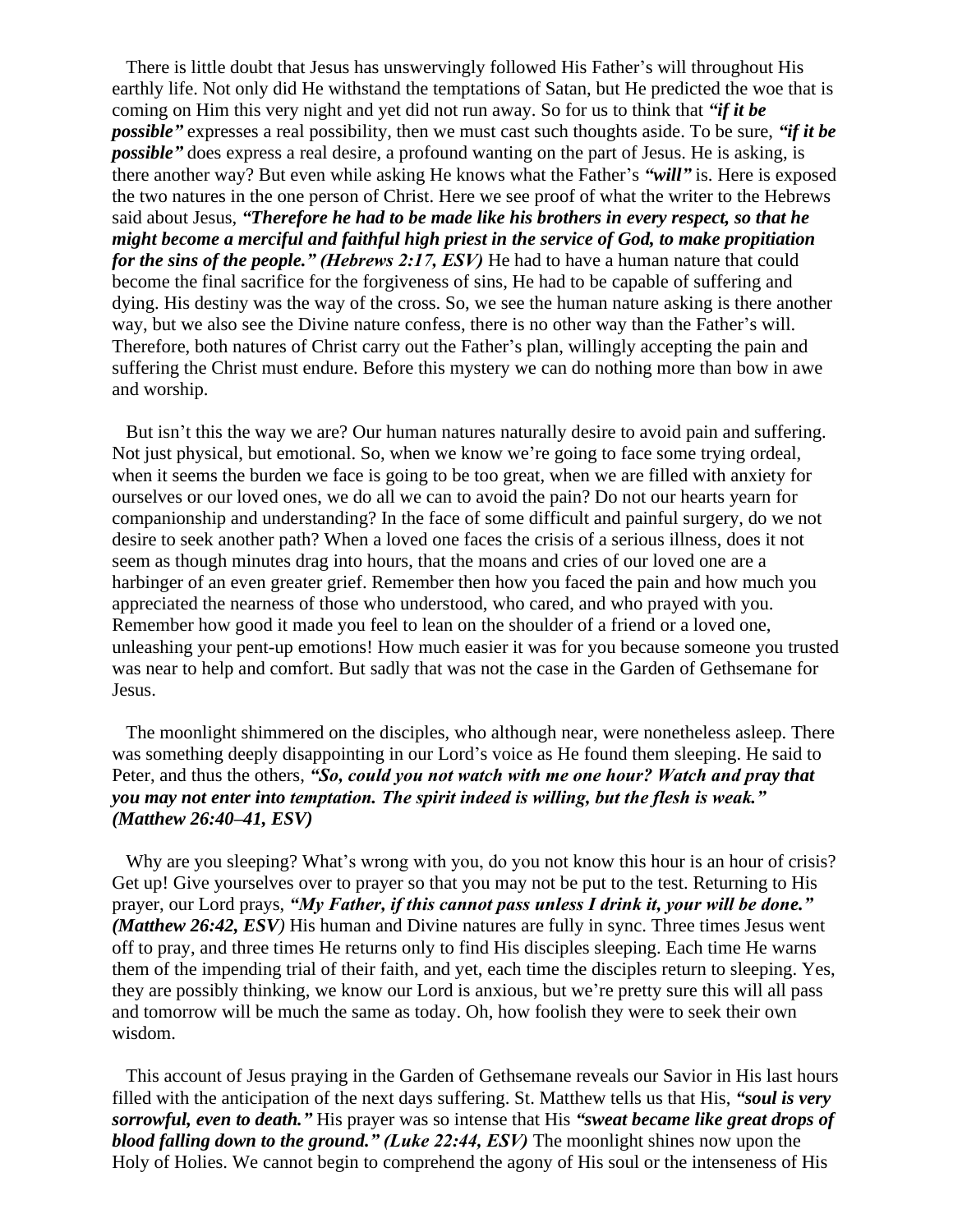suffering. He is being wounded for our transgressions and bruised for our iniquities. He is bearing the guilt of the world. He is being *"poured out like water, and all (His) bones are out of joint."* His heart is *"like wax; it is melted within (His) breast;" (Psalm 22:14)* He feels the guilt and bears in Himself the punishment of all the sins of the world. He is suffering the consequences of sin for all. Here the moon falls upon a figure writhing in the dust of Gethsemane, tortured with pain and grief, spending itself. The sins of Adam and Eve, Cain and Amnon, Absalom and David, Ahab and Jezebel, Saul, Israel's first king, and of Saul of Tarsus, of priest and Levite, of Pharisee and Sadducee, of Judas and Peter, of Jew and Gentile, all, all of these are the monstrous mountain of sin that had been heaped upon Him, and will continue to be heaped upon Him by the children of men till the end of time; all, all of this weighing Him down; all, all of this causing Him to be greatly troubled. This is what caused Him to grovel in the dust making Him *"a worm, and not a man" (Psalm 22:6, ESV)* The full wrath of God on account of men's sins sought Him out as a target. As man's Substitute, yours, and mine, He suffered the curse of sin. Not one of us can understand the horror and the terror that gripped His soul, nor the deep sorrow that brought forth the drops of blood that fell to the ground.

He trembles, He shudders, He sweats blood. But He also prays. There in the moonlight He lifts His heart to the Father. Even though His disciples are weary of sleep. His Father will not fail Him. Yes, He prayed, *"let this cup pass from me."* The question lingers, "Would His Father hear Him and withdraw the cup?" Is there some other way by which the sins of the world could be atoned for? Would the Father's justice relent? No, not His will but the Father's will be done. He came into the world for this very purpose, to atone for the sins of all men. He knows He must drink. A mere sip will not do. He must drink of it all. It is necessary for the salvation of the world.

You may have a heavy cross to bear. It may be the disappointment of loved ones or some physical or mental disability. If so, do as Jesus did in the Garden of Gethsemane, go to the Father and say: "Not my will, but Yours be done." No matter what the future may hold, no matter what the dread lies ahead, no matter the uncertainty tomorrow brings regarding today's trial, pray as Jesus prayed. Let your will be that of the Father's and all will be well. His presence will cheer you and inspire you. Just as He heard our Lord's prayer in the Garden, He'll not fail to hear your prayer.

## St. Luke tells us *"There appeared to him an angel from heaven, strengthening him." (Luke 22:43, ESV)*

Unlike the Angel of that first Passover this one comes not to slay; nor to destroy, but to strengthen. This was the Father's answer to His Son's prayer. Think of what our Lord must have endured to require the comfort of an angel. Like His time in the wilderness for forty days, this angel comes to comfort and nourish our Lord with the fulfillment of God's plan that opens heavens door to all men. As we walk in the gardens of our burdens, we are strengthened and cheered knowing that heavens own ministers are sent to do the Father's will. How it inspires us to realize the price Jesus paid for the forgiveness of our sins. It was on account of your guilt that our Lord was so troubled. It was because you and I could do nothing to save ourselves that He not only prayed but actually lived the words: "Father, not My will, but Yours be done." As you see Him crushed with anguish, stricken, smitten, and afflicted, and bowed down with grief are you willing to stay awake and pray? This is your challenge as you stand as spectators in the shadow. You hear Him pleading with you to be faithful to the end, that you may stand the test of faith. He reminds us that, *"the spirit. . . is willing, but the flesh is weak."* How many times in your life have you found that to be true? When this truth jumps up and looks you in the face, then I would encourage you to walk once more into the Garden with Jesus. To stand there in the moonlight to see the flight of the angel, to gaze upon the Holy of Holies, and say, "O God, I